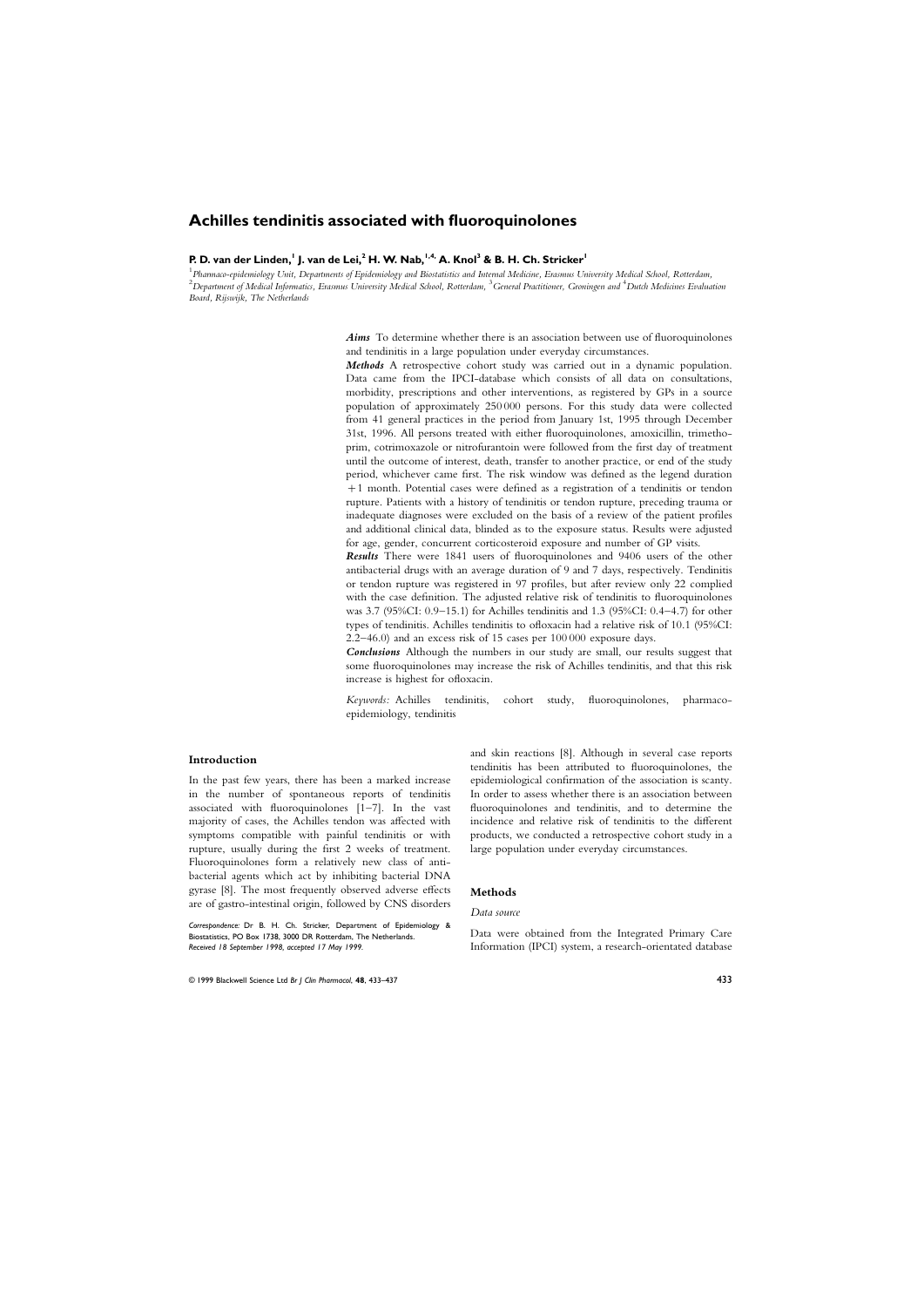practitioners (GPs) throughout the Netherlands which for refill prescriptions. The risk period was defined as the was developed by the Department of Medical Informatics exposed period plus 1 month. The month was added of the Erasmus University Medical School. The database because any increased risk during exposure will have a includes all demographic information, patient complaints, carry-over effect and because a notification in GP-records symptoms, laboratory tests, diagnoses, discharge and may be delayed when patients present themselves with consultant letters, and prescription details (including drug tendinitis several days after onset. Concomitant users of name, dosage form, dose, quantity prescribed, and fluoroquinolones and one of the reference drugs during indication). GPs write the prescriptions directly from the this risk period were excluded. computer, thus ensuring automatic recording. Medication To ensure maximal sensitivity and specificity, we codes are based on the national database of drugs, followed a two-step selection procedure of case-finding maintained by the Royal Dutch Association for the (step 1) and case-validation (step 2). In step 1, potential Advancement of Pharmacy. A modification of The cases of the outcome of interest were defined as the International Classification for Primary Care [9] is the registration of one or more of the diagnoses or symptoms coding system employed for patient complaints, diagnoses, mentioned in Table 1 within the risk period. Moreover, and indications but these can also be entered as free text. all records were studied for a notification of 'tendinitis', At present, the IPCI-project monitors a population of 'tendon disorder', 'tendon rupture', 'coup de fouet' or about 250 000 patients on a continuous basis. The data 'pain upper leg' in the free text of each patient file. In used for this study were collected from 41 general step 2, for all selected patients a patient profile was practices in the period between January 1st, 1995 and generated and printed, where all prescriptions, GP medical December 31st, 1996. diagnoses, laboratory results, hospital referrals and GP

with a permanent status who were treated in the study tendon rupture before use of the study drugs, if another period with one of the following antibacterial drugs: cause of the tendinitis was likely (e.g. trauma), or if the fluoroquinolones (index group), amoxicillin, trimetho- diagnosis was wrong (e.g. bursitis). In case of disagreeprim, cotrimoxazole and nitrofurantoin (reference group). ment, the data were independently reviewed by a third The latter four drugs were chosen as a reference because medical practitioner. To confirm the adequacy of the these are commonly used drugs with a well-known safety validation procedure, the GPs of potential cases were profile, and have not been associated with tendinitis. sent a questionnaire requesting details of some of the Subjects had to have a computer-recorded history of at clinical features and any correspondence available related least 3 months duration prior to the date of first prescription in order to be eligible to participate in this study. All coded prescriptions were considered with the exclusion of dermatological and ocular preparations. The **Table 1** List of ICPC-codes included in the case definition. patients entered the study cohort on first prescription of one of the study drugs at which time contribution to person-time experience started. Subjects were followed until the outcome of interest, transfer to another practice, death, or end of the study period, whichever came first. Patients were excluded if gender, age, or dosage of the study drugs were unknown, if they were chronic users<br>of the drugs under study (more than 60 days in 1 year),<br>and if there was a history of inflammatory joint disease<br>(e.g. rheumatoid arthritis, SLE), Reiter's syndrome, polymyalgia rheumatica, gout or AIDS.

## Exposure and outcome definition

For each prescription, the legend duration was calculated<br>as the amount of prescribed drug divided by the daily<br>dose. The total exposed period of each subject was

with data from computerized patient records of general calculated as the sum of the legend durations, corrected

remarks were listed. The exposure to the study drugs in These patient profiles was blinded. Following an indepen-<br> *Cohort definition* dent review of the patient profile by two GPs, patients The cohort consisted of all patients of 15 years and older were excluded if the patient had a history of tendinitis or

| ICPC-code | Symptom/Diagnosis                            |  |  |  |  |
|-----------|----------------------------------------------|--|--|--|--|
| L81       | Other musculoskeletal injuries               |  |  |  |  |
| L81.1     | Coup de fouet                                |  |  |  |  |
| L81.3     | Tendon rupture                               |  |  |  |  |
| L92       | Shoulder syndrome                            |  |  |  |  |
| L92.2     | Tendinitis supraspinatus                     |  |  |  |  |
| L92.3     | Tendinitis infraspinatus                     |  |  |  |  |
| L92.4     | Tendinitis subscapularis                     |  |  |  |  |
| L92.5     | Tenosynovitis biceps brachii                 |  |  |  |  |
| L92.6     | Lesion tendon m. supraspinatus               |  |  |  |  |
| L92.8     | Other shoulder syndromes                     |  |  |  |  |
| L93       | Epicondylitis lateralis                      |  |  |  |  |
| L99       | Other diseases of the musculoskeletal system |  |  |  |  |
| L99.2     | Tendovaginitis stenosans                     |  |  |  |  |
| L99.3     | Other tendovaginitis/tendinitis              |  |  |  |  |
| L99.5     | Epicondylitis medialis                       |  |  |  |  |
| L99.9     | Other diseases of the musculoskeletal system |  |  |  |  |
|           |                                              |  |  |  |  |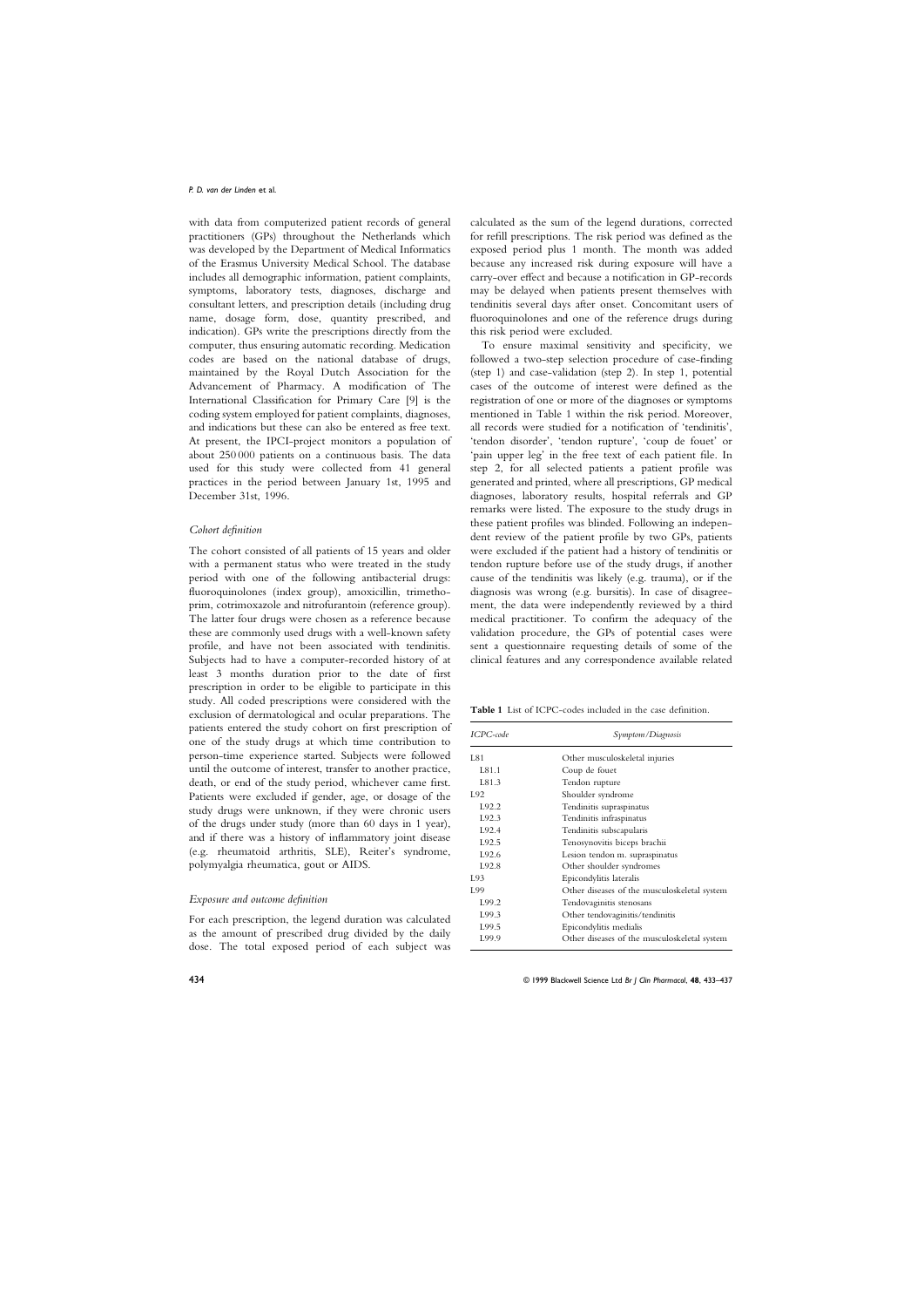to the diagnosis of interest. All patients' personal identifiers After more extensive review of the computerized profiles

in the analyses. The incidence density (ID) was calculated tendinitis or tendon rupture before intake of the study by dividing the number of events occurring in the risk drugs. Concerning the remaining 29 cases, questionnaires windows by the total risk period, and was expressed as were sent to the GPs which were all returned after some the number of events per 100 000 days at risk. Incidence reminders. After blinded review, 7 additional patients densities for exposure to fluoroquinolones were compared were excluded: 2 cases because the diagnosis was not with those for the reference drugs. The relative risk tendinitis, and 5 because tendinitis was caused by trauma. (RR) of tendinitis was calculated as an incidence density Consequently, 22 cases (all tendinitis; no rupture) ratio, dividing the two incidence densities. The excess complied with the case definition. In 8 of these patients, risk was calculated by subtracting the incidence densities the Achilles tendon was affected. Of the 22 cases, 7 in index and reference group. Confidence (95%) intervals occurred during fluoroquinolones and 15 during use of a for the crude and adjusted relative risks were estimated reference drug. The incidence density of tendinitis during with Poisson regression analysis. Adjusted estimates of fluoroquinolones was 7.74 per 100 000 days at risk and the RR were controlled for the potentially confounding 3.27 for the reference drugs, which is compatible with a effects of gender, age, number of GP visits and concurrent RR of 2.4 (95% CI: 0.96–5.80). Ofloxacin had a corticosteroid use. significantly increased crude RR of tendinitis of 6.5

received 18 428 prescriptions for the study drugs. Of tendinitis, fluoroquinolones as a group had an elevated these, 786 patients were excluded because dosage was RR of Achilles tendinitis of 4.4 (95% CI: 1.27–20.27), unknown  $(n=34)$ , because of concomitant use of which declined after adjustment to 3.7 (95% CI: fluoroquinolones and the reference drugs in the risk 0.93–15.14), while no association was found for the period (*n*=653) or because they were chronic user (*n*= other types of tendinitis. Ofloxacin was associated with 99). Furthermore, 226 patients were excluded because an increased RR of 10.1 for Achilles tendinitis (95% CI: they had a history of rheumatoid arthritis (*n*=76), SLE 2.20–46.04), whereas no association was found with the  $(n=3)$ , polymyalgia rheumatica  $(n=28)$ , gout  $(n=118)$  other types of tendinitis for the different fluoroquinolone or AIDS (*n*=1). Hence, the study population consisted agents (Table 3). The risk difference between fluoroof 10 800 patients. During the study period, there were quinolones and the reference drugs was 4 cases per 1841 users of fluoroquinolones and 9406 users of the 100 000 days for tendinitis, and 4 cases per 100 000 days other antibacterial drugs (fluoroquinolones as well as one for Achilles tendinitis. Ofloxacin was associated with a of the reference drugs may have been prescribed to the risk increase of 15 cases per 100 000 days. A duration-or same patient outside the risk period), with an average dose effect relationship could not be assessed as almost all duration of 9 and 7 days, respectively (Table 2). In total, courses were given for similar short periods and because 418 patients received 500 prescriptions for ofloxacin, 456 the large majority of fluoroquinolone users took the patients received 556 prescriptions for ciprofloxacin and recommended daily dose. 1030 patients received 1362 prescriptions for norfloxacin, with an average duration of 10, 9 and 8 days, respectively.<br> **Discussion** Most index and reference drugs were used for urinary or respiratory tract infections at the recommended daily In this study, we found that the risk of tendinitis with dosage. There was no significant difference in indication fluoroquinolones was higher than the risk with a reference between index and reference group. The reference group group of four commonly used antibacterial agents with a consisted of relatively more female patients. The mean known safety profile. As these are not known to cause age in the index group was higher; patients in the index tendinitis, they represent the background risk and even if group visited the GP more often, and had a higher some actually cause tendinitis, this would tend to prevalence of renal failure (Table 2). During the total risk underestimate the RR of fluoroquinolones. Ofloxacin period of 548 919 days, possible cases of tendinitis or had the strongest association with Achilles tendinitis.

were suppressed before sending.  $\qquad \qquad$  of these potential cases by the medical reviewers, 68 (70%) cases were excluded from further analysis: 26 (38%) because the diagnosis was not tendinitis but mostly *Analysis* bursitis, 12 (18%) because tendinitis was probably caused The first outcome-related event that occurred was used by a trauma and 30 (44%) because there was a history of (95%CI: 2.14–19.45), which declined after adjustment to 4.9 (95%CI: 1.57–15.06). No significant association was **Results** found for ciprofloxacin and norfloxacin (Table 3). After In the study period, 11 812 patients of 15 years and older stratification for Achilles tendinitis and other types of

tendon rupture were registered in 97 patient profiles. Although age, gender, and number of visits to the GP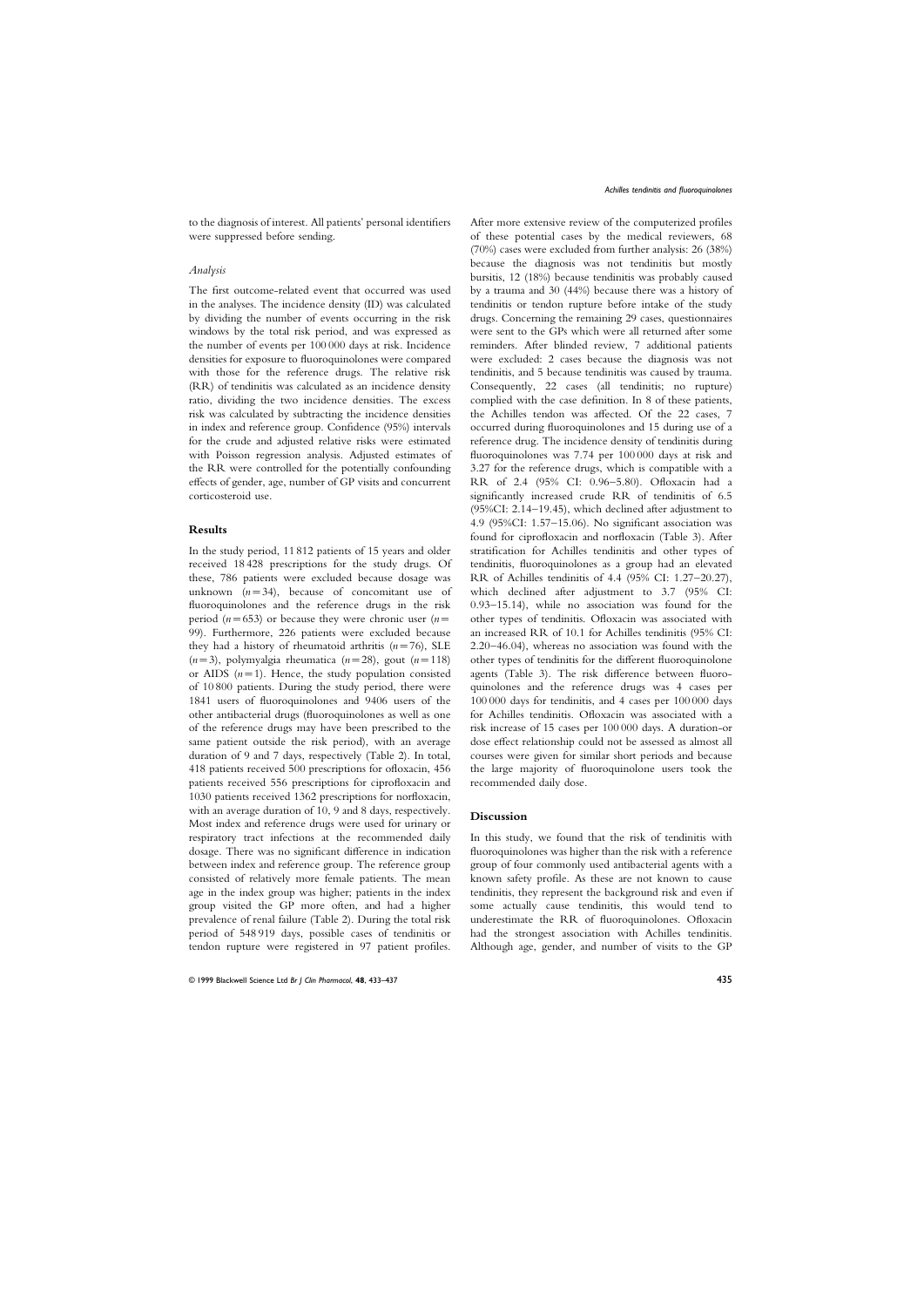|                                 | Fluoriquinolones (index group) | Amoxicillin, trimethoprim, co-trimoxazole<br>and nitrofurantoin (reference group) |           |
|---------------------------------|--------------------------------|-----------------------------------------------------------------------------------|-----------|
| Number of users                 | 1841 (100.0%)                  | 9406 (100.0%)                                                                     |           |
| Gender                          |                                |                                                                                   |           |
| Male                            | 664 (36.1%)                    | 2693<br>$(28.6\%)$                                                                |           |
| Female                          | 1177 (63.9%)                   | $(71.4\%)$<br>6713                                                                | P < 0.001 |
| Mean age (years)                | 53                             | 45                                                                                | P < 0.001 |
| GP visits (mean/year)           | 11.6                           | 9.6                                                                               | P < 0.001 |
| Concomitant corticosteroid use  | 85<br>$(4.6\%)$                | 396<br>$(4.2\%)$                                                                  | P > 0.05  |
| Renal failure                   | $(1.9\%)$<br>36                | $(0.7\%)$<br>66                                                                   | P < 0.001 |
| Total exposure period           | 19751 days                     | 81789 days                                                                        |           |
| Total risk period               | 90 435 days                    | 458 484 days                                                                      |           |
| Mean treatment cycle            | 8.5 days                       | 6.8 days                                                                          |           |
| Mean observation period/patient | 1.75 person years              | 1.78 person years                                                                 |           |

**Table 3** The incidence densities stratified for achilles tendinitis and other tendinopaties among the drugs under study and relative risks stratified for achilles tendinitis and other tendinopaties.

|                      | Cases          | Risk period | ID/100 000 days | $RR_{crude}$ | $(95\% \text{ CI})$ | $RR_{adjusted}$ | $(95\% \text{ CI})$ |
|----------------------|----------------|-------------|-----------------|--------------|---------------------|-----------------|---------------------|
| All tendinitis       |                |             |                 |              |                     |                 |                     |
| Reference drugs*     | 15             | 458484      | 3.27            | 1.0          |                     | 1.0             |                     |
| Fluoroquinolones     |                | 90435       | 7.74            | 2.4          | $(0.96 - 5.80)$     | $2.1^{#}$       | $(0.83 - 5.09)$     |
| Ofloxacin            | 4              | 18944       | 21.11           | 6.5          | $(2.14 - 19.45)$    | $4.9^{#}$       | $(1.57 - 15.06)$    |
| Ciprofloxacin        | $\overline{2}$ | 20487       | 9.76            | 3.0          | $(0.68 - 13.05)$    | $2.2^{#}$       | $(0.50 - 9.88)$     |
| Norfloxacin          |                | 51004       | 1.96            | 0.6          | $(0.08 - 4.54)$     | $0.6^{#}$       | $(0.08 - 4.59)$     |
| Achilles tendinitis  |                |             |                 |              |                     |                 |                     |
| Reference drugs*     | 4              | 458237      | 0.87            | 1.0          |                     | 1.0             |                     |
| Fluoroquinolones     | 4              | 90 371      | 4.43            | 5.1          | $(1.27 - 20.27)$    | $3.7^{#}$       | $(0.93 - 15.14)$    |
| Ofloxacin            | 3              | 18929       | 15.85           | 18.2         | $(4.06 - 81.12)$    | $10.1^{#}$      | $(2.20 - 46.04)$    |
| Ciprofloxacin        |                | 20461       | 4.89            | 5.6          | $(0.63 - 50.09)$    | $2.8^{\#}$      | $(0.30 - 25.18)$    |
| Norfloxacin          | $\overline{0}$ | 50981       |                 |              |                     |                 |                     |
| Other tendinopathies |                |             |                 |              |                     |                 |                     |
| Reference drugs*     | 11             | 458426      | 2.40            | 1.0          |                     | 1.0             |                     |
| Fluoroquinolones     | 3              | 90362       | 3.32            | 1.4          | $(0.39 - 4.96)$     | $1.3^{\$}$      | $(0.36 - 4.71)$     |
| Ofloxacin            |                | 18886       | 5.29            | 2.2          | $(0.28 - 17.10)$    | $2.0^{8}$       | $(0.25 - 16.08)$    |
| Ciprofloxacin        |                | 20472       | 4.88            | 2.0          | $(0.26 - 15.77)$    | $1.8^{\$}$      | $(0.23 - 14.41)$    |
| Norfloxacin          |                | 51004       | 1.96            | 0.8          | $(0.11 - 6.31)$     | $0.8^*$         | $(0.10 - 6.05)$     |

# Adjusted for age, gender, GP visits and concomitant corticosteroid use.

\$ Adjusted for age, gender and GP visits.

Amoxicillin, cotrimoxazol, nitrofurantoin or trimethoprim.

Significant RR and 95%-confidence limits are given in italics and bold printing.

differed significantly between the fluoroquinolone users contra-indication for fluoroquinolones selection bias is and the users of other antibacterial drugs, adjustment for unlikely. One of the advantages of a study using these factors did not eliminate the association with automated GP data is that information on disease and tendinitis. None of the cases had renal failure, which has exposure are gathered by GPs who are not aware of the been suggested as a possible risk factor for tendinitis [7]. research hypothesis at the time of registration. Hence Use of corticosteroids, a suggested risk factor for tendon recall bias or other types of information bias are not very rupture, was not related to tendinitis in this study. likely in this study. To avoid observer bias we conducted The validity of epidemiological studies may be endang- a review of the patient profiles which was blinded to ered by selection bias, information bias, or confounding. exposure status. Another important aspect concerning the As the association between fluoroquinolones and tendinitis validity of follow-up studies with automated data resources was only recently widely recognized and as proven risk is the proportion of unidentified eligible cases (false factors for tendinitis, such as physical training, are not a negatives) through the initial computerized search. We